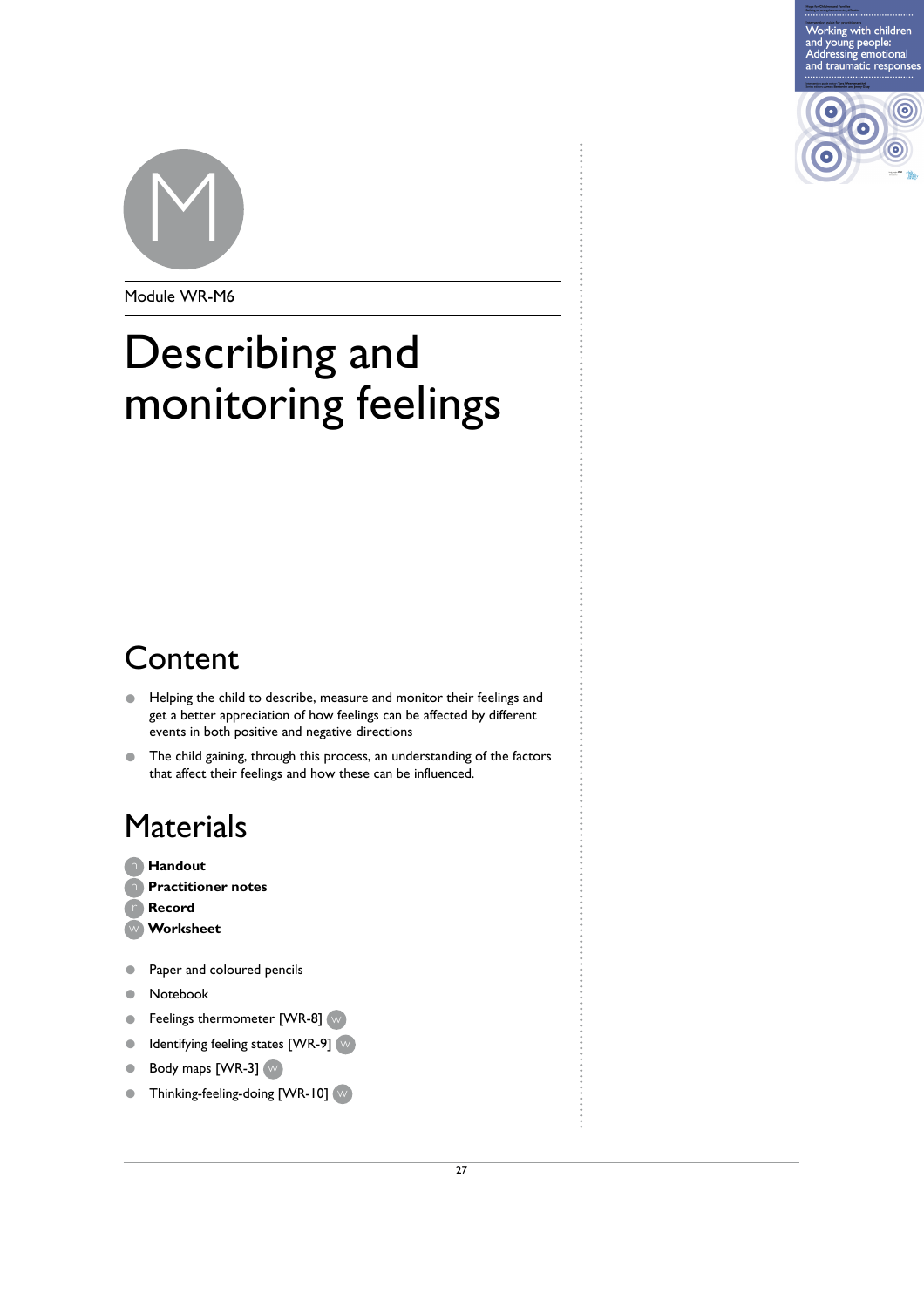### Main steps

#### Feelings thermometer and monitoring feelings

Encourage the child to draw a thermometer with a scale of 1 to 10. If the child finds this too difficult you can help. Depending on the child's main difficulties, the scale can be used to rate happiness (mood problems), worries (anxiety problems) and distress (trauma problems).



*Practitioner*: Tell me, how would you rate how you are feeling right now Practitioner: Tell me, how would you rate how you are feeling right now<br>on a scale of 1 to 10, with 10 being the happiest you have ever been and 1 being the most upset you have ever been?

*Child*: 5.

*Practitioner*: In the last week, how low have you felt on this scale?

*Child*: 2.

*Practitioner*: Did anything happen that day that made you feel so bad?

*Child*: ...

*Practitioner*: In the last week, what was the high point on this scale ?

*Child*: 7.

*Practitioner*: Did anything that day make you feel better?

*Child*: ...

In each intervention session, you will get the child to rate their feelings in this way so that you can track progress over time and get a picture of the child's pattern of responding to events. Example that day that made you felt on this scale?<br>
Represent that day that made you feel so bad?<br>
Example that day that was the high point on this scale?<br>
And day make you feel better?<br>
And day make you feel better?<br>
Dud

#### The 'feelings detective'

In utilising the notion of the 'feelings detective' the child is encouraged to investigate and function like a detective, paying attention to various clues and other signs to determine how they or another person feels. ('A feeling is on the inside of your body so you can't see it. So, how do you know how you're feeling?'10

Using 'Identifying feeling states' [WR-9], encourage children and young people to identify these expressions and to recall what might have provoked that feeling. In this way, begin to talk about the cycle of triggers, thoughts and feelings.  $10$  Kolko, D.J. and Swenson, C.C.

| W Feelings thermometer<br>.10 |     |
|-------------------------------|-----|
|                               |     |
| 84                            | wks |

Working with children and young people:<br>Addressing emotional<br>and traumatic responses

 $\odot$ 

| ن)                                                                                                                                                                                      |       | 300 |              | $\odot$                                         | $(\cdot_!)$                                                                  | λÁ                                                                  |                                                          | VI EVI                                       |  |
|-----------------------------------------------------------------------------------------------------------------------------------------------------------------------------------------|-------|-----|--------------|-------------------------------------------------|------------------------------------------------------------------------------|---------------------------------------------------------------------|----------------------------------------------------------|----------------------------------------------|--|
| Very<br>happy                                                                                                                                                                           | Happy | оĸ. | Confused Not | happy.<br>not sad.<br>strange<br><b>Souting</b> | Weird.<br>quite rad,<br>I'm upset,<br>crying<br>not very<br>happy<br>feeling | I'm angry.<br>annoying.<br>gets<br>on my<br>nerves.<br>mad<br>upset | Terrified.<br>worried.<br>upset.<br>not nice.<br>painful | Reality<br>unhappy.<br>terribing.<br>shocked |  |
|                                                                                                                                                                                         |       |     |              |                                                 |                                                                              |                                                                     |                                                          |                                              |  |
|                                                                                                                                                                                         |       |     |              |                                                 |                                                                              |                                                                     |                                                          |                                              |  |
|                                                                                                                                                                                         |       |     |              |                                                 |                                                                              |                                                                     |                                                          |                                              |  |
|                                                                                                                                                                                         |       |     |              |                                                 |                                                                              |                                                                     |                                                          |                                              |  |
|                                                                                                                                                                                         |       |     |              |                                                 |                                                                              |                                                                     |                                                          |                                              |  |
|                                                                                                                                                                                         |       |     |              |                                                 |                                                                              |                                                                     |                                                          |                                              |  |
| The C&FT Emotions palette was originally developed for Calam, R.M., Cox, A.D., Glasgow, D.V.,<br>Immiegos, P. and Groth Larsen, S. (2005) In My Shoes, York: Child and Family Training. |       |     |              |                                                 |                                                                              |                                                                     |                                                          |                                              |  |

(2002) *Assessing and Treating Physically Abused Children and Their Families: A Cognitive-Behavioural Approach*. London: Sage. (p.144)